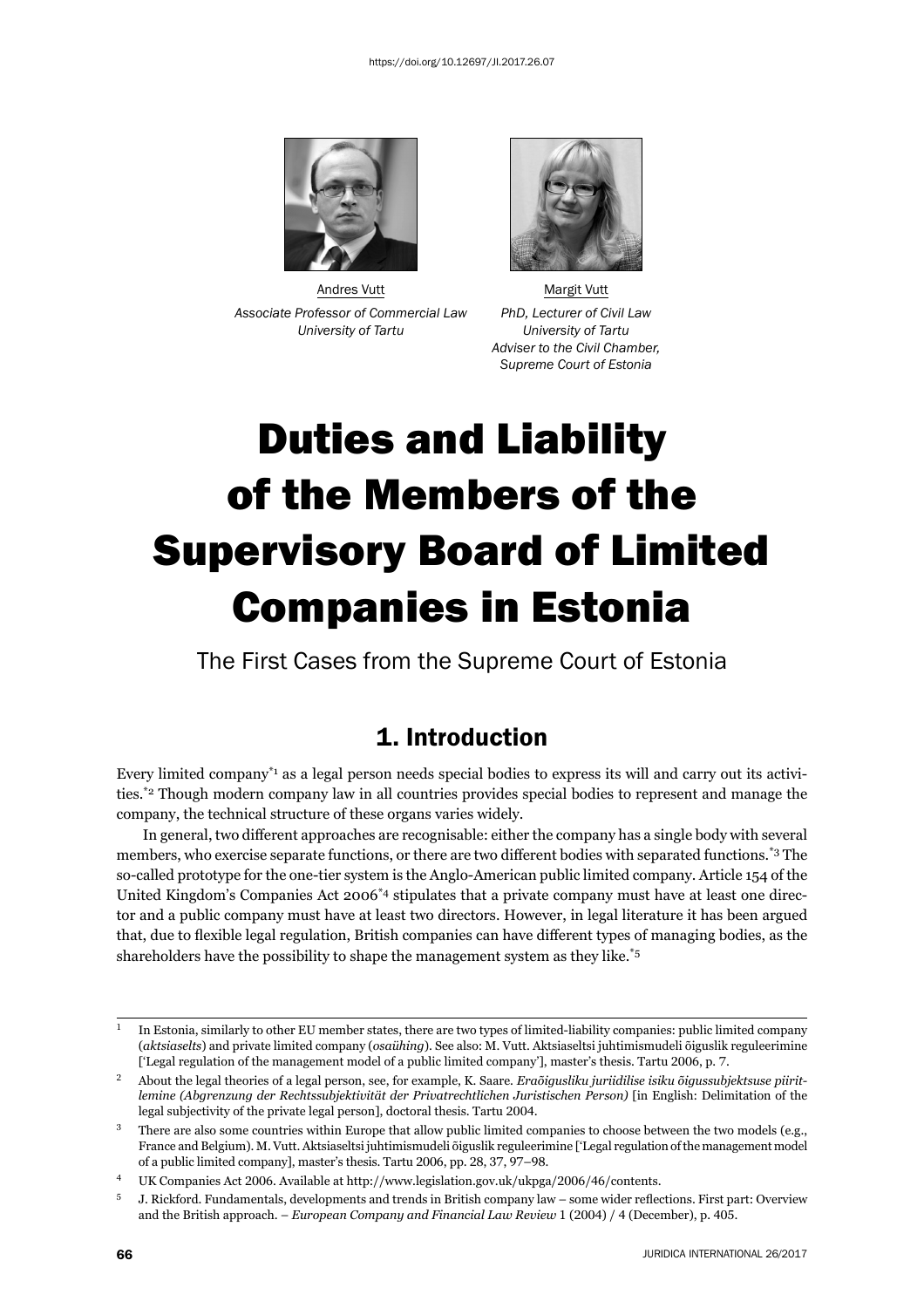The classic examples of a two-tier management model are Germany and the Netherlands. As compared to the one-tier system, the two-tier model is a more recent phenomenon. The concept of a two-tier model is based on the idea of an independent supervision, which means that the control over the management must be carried out by an independent and objective body that must be separated from the everyday management.\*6 The managing bodies of the German public limited company (*Aktiengesellschaft*) are the management board (*Vorstand*) and supervisory board (*Aufsichtsrat*), both of which must be appointed by the founders of the company.\*7 The everyday activities are carried out by the management board, and the task of the supervisory board is to control the activities of the management board in general. German private limited companies (*Gesellschaft mit beschränkter Haftung*) normally have one-tier management structure,\*8 but some special regulations deriving from co-determination rules can make the supervisory board compulsory also for smaller companies.\*9

An Estonian public limited company, similarly to the German *Aktiengesellschaft*, is managed by two separate bodies and the management model is to a great extent similar to the German one. According to Art. 243 (1) p 7 and Art. 316 of the Estonian Commercial Code\*10, every public limited company must have a supervisory board. According to Art. 189 of the CC, a private limited company shall have a supervisory board if it is provided by the articles of association of the company. As Estonian law does not foresee any co-determination rules, the formation of a supervisory board is voluntary for all private limited companies.\*11 In case shareholders decide to choose the two-tier model, the provisions of the CC concerning the supervisory board of a public company apply correspondingly to the powers and activities of the supervisory board unless otherwise provided by law.

Though Estonian case law has had many examples of claims filed against the members of the management board, Estonian courts have only lately started solving cases where the members of the supervisory board have been sued for damaging the company. The main problem seems to arise from the fact that, although the general principles for the liability are very similar to those for liability of the management board, the functions and tasks of the supervisory board are different and therefore the assumptions about the liability are yet not clear.

The article addresses the core question of the scope of the powers and obligations of the members of an Estonian public limited company's supervisory board. The main research question is: whether and to what extent the relevant Estonian case law takes into account the special features of those obligations. The purpose of the research is to compare Estonian legal regulation and case law to the relevant German regulations. The above-mentioned approach is justified because the German public limited company, as well as its Estonian counterpart, has a two-tier management model.<sup>\*12</sup>

<sup>ɷ</sup> A.F. Conard. The supervision of corporate management: A comparison of developments in European Community and United States law. – *Michigan Law Review* 82 (1984), pp. 1459–1488.

See Art. 30 of the *Aktiengesetz* (AktG; Aktiengesetz vom 6. September 1965 (BGBl. I S. 1089), das durch Artikel 8 des Gesetzes vom 11. April 2017 (BGBl. I S. 802) geändert worden ist. Available at https://www.gesetze-im-internet.de/ aktg/).

See Art. 52 of the German *Gesetz betreffend die Gesellschaften mit beschränkter Haftung* GmbHG (GmbHG; Gesetz betreffend die Gesellschaften mit beschränkter Haftung in der im Bundesgesetzblatt Teil III, Gliederungsnummer 4123-1, veröffentlichten bereinigten Fassung, das zuletzt durch Artikel 8 des Gesetzes vom 10. Mai 2016 (BGBl. I S. 1142) geändert worden ist).

H. Fleischer, W. Goette (Herausg.). Münchener Kommentar zum GmbHG. Verlag C.H. Beck München. 2. Auflage 2016. – Spindler § 52, Rn.  $14$ .

<sup>10</sup> Commercial Code. Adopted on 15 February 1995. – RT I 1995, 26/28, 355; RT I 22.06.2016 (in Estonian). Hereinafter 'CC'.

<sup>&</sup>lt;sup>11</sup> Until June 1996, Art. 189 (1) of the CC stipulated that a supervisory board is compulsory for every private limited company that has share capital that exceeds 400,000 kroons, more than 20 shareholders, or more than 100 employees during an accounting year. Until 1 January 2011, a supervisory board was compulsory for every private limited company with share capital of more than 25,000 euros and with fewer than three members of the management board.

<sup>&</sup>lt;sup>12</sup> The use of German law as a source for comparison can also be justified by the view, expressed by the Supreme Court of Estonia, that on many occasions the German legal system serves as a model not only for legal regulations but also, as an example for courts for the interpretation of the relevant law. See CCSCd 3-2-1-145-04, para. 39.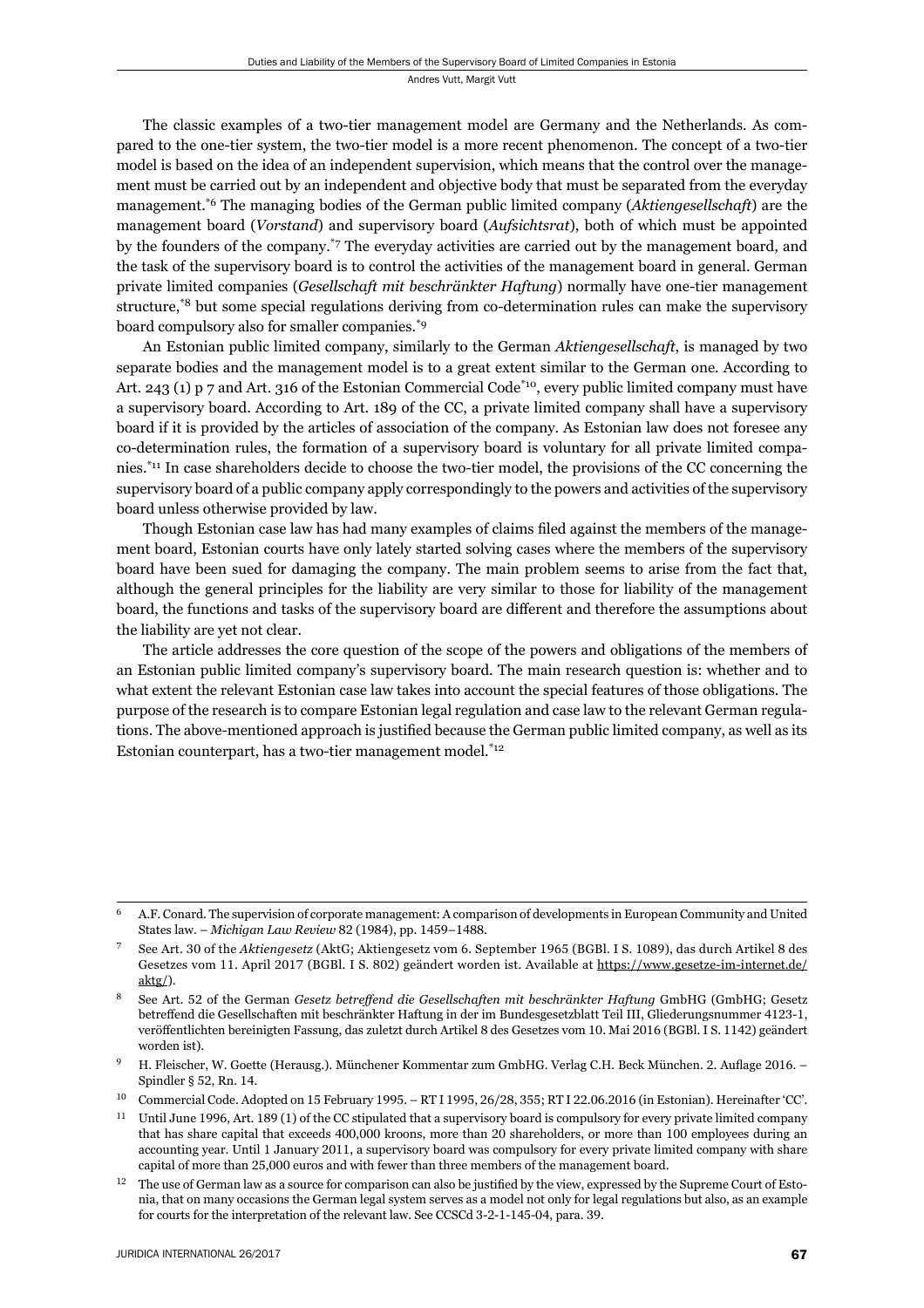## 2. Functions and powers of the supervisory board: A comparative view

#### 2.1. General duties of the supervisory board

According to law, the supervisory board of Estonian companies has three major functions: general management of the company, planning of the economic activities of the company, and supervision of the activities of the management board. The general list is regulated in the first sentence of Article 316 of the CC, which stipulates that the supervisory board shall plan the activities of the public limited company, organise the management of the company, and supervise the activities of the management board.

In addition to the above-mentioned generalised description of the duties of the supervisory board, some duties are also specified in other articles of the CC. The duty of the strategic general management<sup>\*13</sup> arises from Article 317 of the CC, and as far as the shareholders have not determined the main directions of the activities with their decisions, it is the power of the supervisory board to conduct the general management. According to the first sentence of Art. 317 of the CC, the supervisory board shall give orders to the management board for organisation of the management of the company. The second sentence of the same article stresses the power of the supervisory board to supervise the actions of the management board. According to this provision, all transactions that are beyond the scope of everyday economic activities, as a rule, require the consent of the supervisory board. In general, the consent of the supervisory body is required for conclusion of, above all, transactions that bring about the acquisition or termination of holdings in other companies, the foundation or dissolution of subsidiaries, the acquisition or transfer of an enterprise or the termination of its activities, the transfer or encumbrance of immovable or registered movables, etc. One must note that the list of the transactions that require the consent of the supervisory board is an open one and serves as an example. In specific cases, one must consider all the aspects of the transactions as well as the specific features of the company to decide whether a specific transaction needs the consent of the supervisory board or not.<sup>\*14</sup> The Estonian Supreme Court has expressed a view that, in decision on whether a certain transaction needs consent of the supervisory board or not, the extent and the nature of such transactions must be taken into consideration.<sup>\*15</sup>

It is also important to note that the supervisory board shall also approve the annual budget of the company unless the power of deciding on such matters is granted to a general meeting by the articles of association (Art.  $317(7)$ ).

However, the meaning and content of the duty to supervise and monitor the actions of the management board is not clearly stipulated in law. Art. 317 (7) CC foresees that the supervisory board has the right to obtain information concerning the activities of the company from the management board and to demand an activity report and preparation of a balance sheet. The law also foresees the right of each member of the supervisory board to demand the submission of reports and information to the supervisory board. An important feature of the powers of the supervisory board has also been described in Estonian legal literature: it has neither the competence nor the possibility of suspending the activities of the management board.\*16

In addition to that, Art. 317 (6) of the CC stipulates that the supervisory board (as a body) has the right to examine all the documents of the company and to audit the accuracy of accounting, the existence of assets and the conformity of the activities of the company with the law, the articles of association, and resolutions of the general meeting. However, the law does not include the clear standard of supervision. One can conclude that those rights are granted in order to provide the supervisory board and its members the necessary information to fulfil its general duties. The law prescribes neither the exact frequency at which the documents should be checked nor the extent or exact scope of the supervision. This means that the nature of the

ɲɴ About the strategic management, see additionally K. Saare, U. Volens, A. Vutt, M. Vutt. *Ühinguõigus I. Kapitaliühingud* ['Company Law I: Limited Companies']. Tallinn: Juura 2015, mn. 1846.

<sup>&</sup>lt;sup>14</sup> According to Art. 317 (2), the articles of association may, however, prescribe that the consent of the supervisory board shall not be required or is required only in the cases specified in the articles. The articles of association may also prescribe other transactions for the conclusion of which the consent of the supervisory board is required. The articles of association may also grant the supervisory board the right to decide on other issues that are not placed within the competence of the management board or the general meeting pursuant to law or the articles of association.

CCSCd 3-2-1-9-16, para. 36; CCSCd 3-2-1-26-17, para. 13.

 $16$  K. Saare et al. (Note 13), mn. 1864.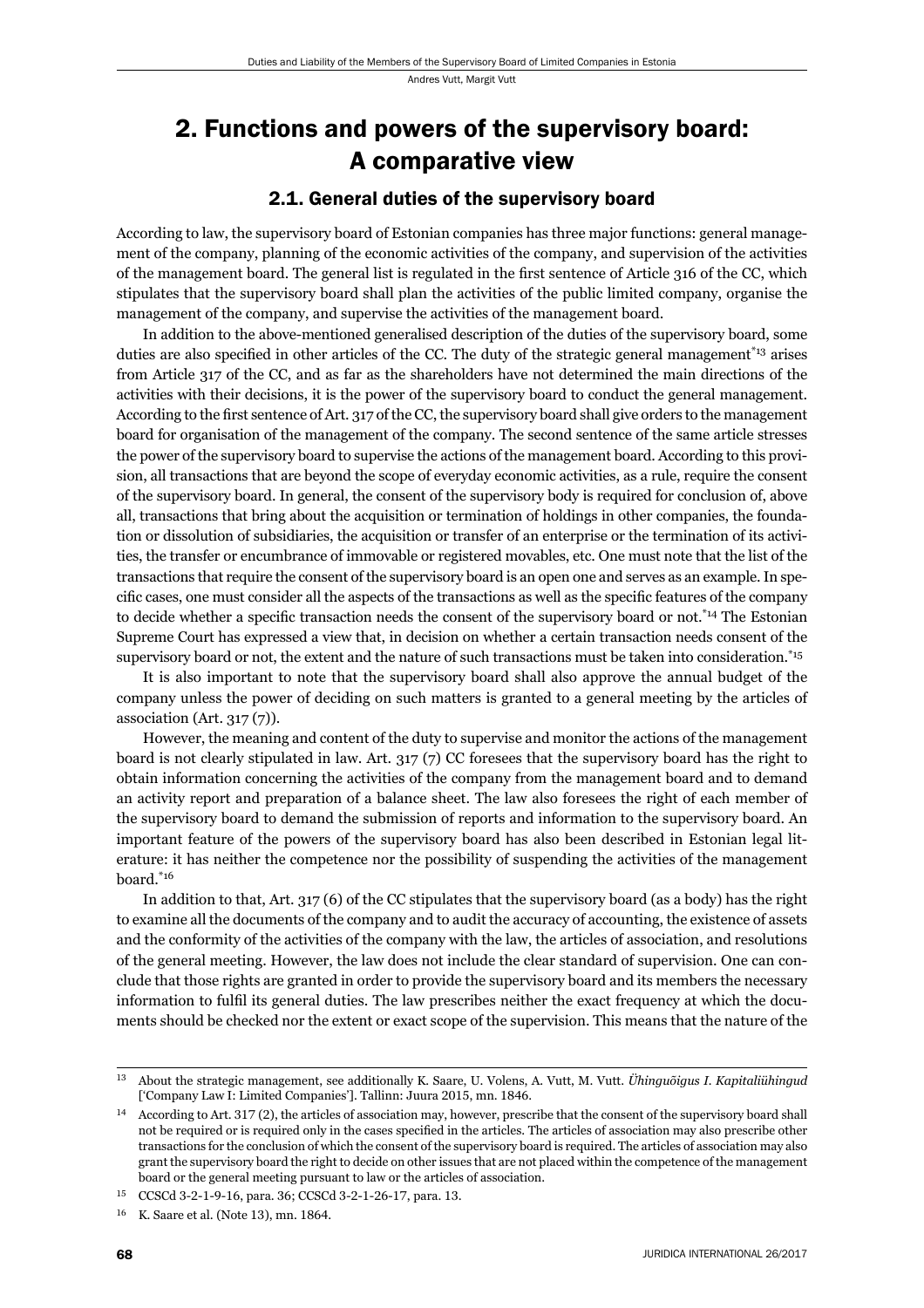control the supervisory board carries out is different from that of the control carried out by the auditors of the company.

Unlike the management board, being a body that carries out everyday activities and not being obliged to hold meetings, the supervisory board must hold regular meetings. According to Art. 321 (1) of the CC, meetings of a supervisory board shall be held when necessary but not less frequently than once every three months.

As for the supervisory board of a German public limited company, it has traditionally been considered mainly as a controlling body – Art. 111 (1) of the AktG stipulates that a supervisory board must supervise the management board. Under German company law, the supervisory board, similarly to the supervisory board of Estonian limited companies, has several other obligations too. The main rights and duties of the supervisory board are stipulated in Art. 111 of the AktG, but the law also includes many other regulations, which supplement this list. For example, according to Art.  $77(2)$  of the AktG, the supervisory board has the right to adopt the rules of procedure for the management board (Art. 77 (2) AktG). According to Art. 90 of the AktG, it can demand that the management board should compose the management report. According to Art. 171 of the AktG, the supervisory board controls the annual financial statements, management report, and proposal for the profit distribution.

Unlike Estonian law, the German AktG clearly distinguishes between the duties of the management board and the supervisory board. Art. 111 (4) of the AktG stipulates the prohibition to transfer the powers of the management board to the supervisory board. It has been expressed in German legal literature that the clear distinction and organisational differentiation between the competence to take decisions as regards everyday actions and to supervise those actions derives from the idea that each of the bodies acts independently and is separately responsible for fulfilling its obligations.<sup>\*17</sup> However, the articles of association of the company may determine that certain types of transactions may need the consent of the supervisory board. This is considered as a possibility for the supervisory board to participate in managing the company and therefore directly affect the management decisions (in addition to the possibility of advising the management board).\*18 Under German law, it is the supervisory board as a body (a collective entity) that performs the functions and carries the responsibility foreseen in law and not its single members. That means that, in general, it is not possible to delegate any of those obligations to a special committee or a single member of the supervisory board. However, it is possible for some actual monitoring activities to be carried out by special committees of the supervisory board.<sup>\*19</sup>

#### 2.2. Standard of supervision

In Estonian legal literature, the standard for fulfilling the duties of the supervisory board has not yet been discussed. In German legal literature, on the other hand, it has been expressed that the law does not require the supervisory board to monitor all the actions of the management board in detail.\*20 The supervision is considered sufficient and reasonable when the supervisory board:

- takes notice of all the reports and information it gets from the management board as well as of the developments and business events that are disclosed by the management board;
- $-$  fulfils its obligation to check the annual accounts of a company as well as the reports the management board has presented to the supervisory board about the business relations with affiliated companies;
- is convinced that the management board is properly composed and its members are appropriate for fulfilling their obligations;
- is convinced that the members of the management board co-operate properly and that all the management tools, (i.e., business planning, accounting, and reporting), as well as the company's organisation, meet the requirements;

W. Goette, M. Habersack, S. Kalss. Münchener Kommentar zum AktG. Verlag C.H. Beck München. 4. Auflage 2014. – Habersack, AktG § 111 Rn. 96.

<sup>18</sup> *Ibid. Rn.* 96.

ɲɺ *Ibid*. Rn. ɵɺ.

<sup>&</sup>lt;sup>20</sup> W. Hölters (Hrsg). Aktiengesetz. Kommentar. Verlag C.H. Beck München. 2. Auflage 2014. – Hambloch-gesinn/gesinn, Rn 11.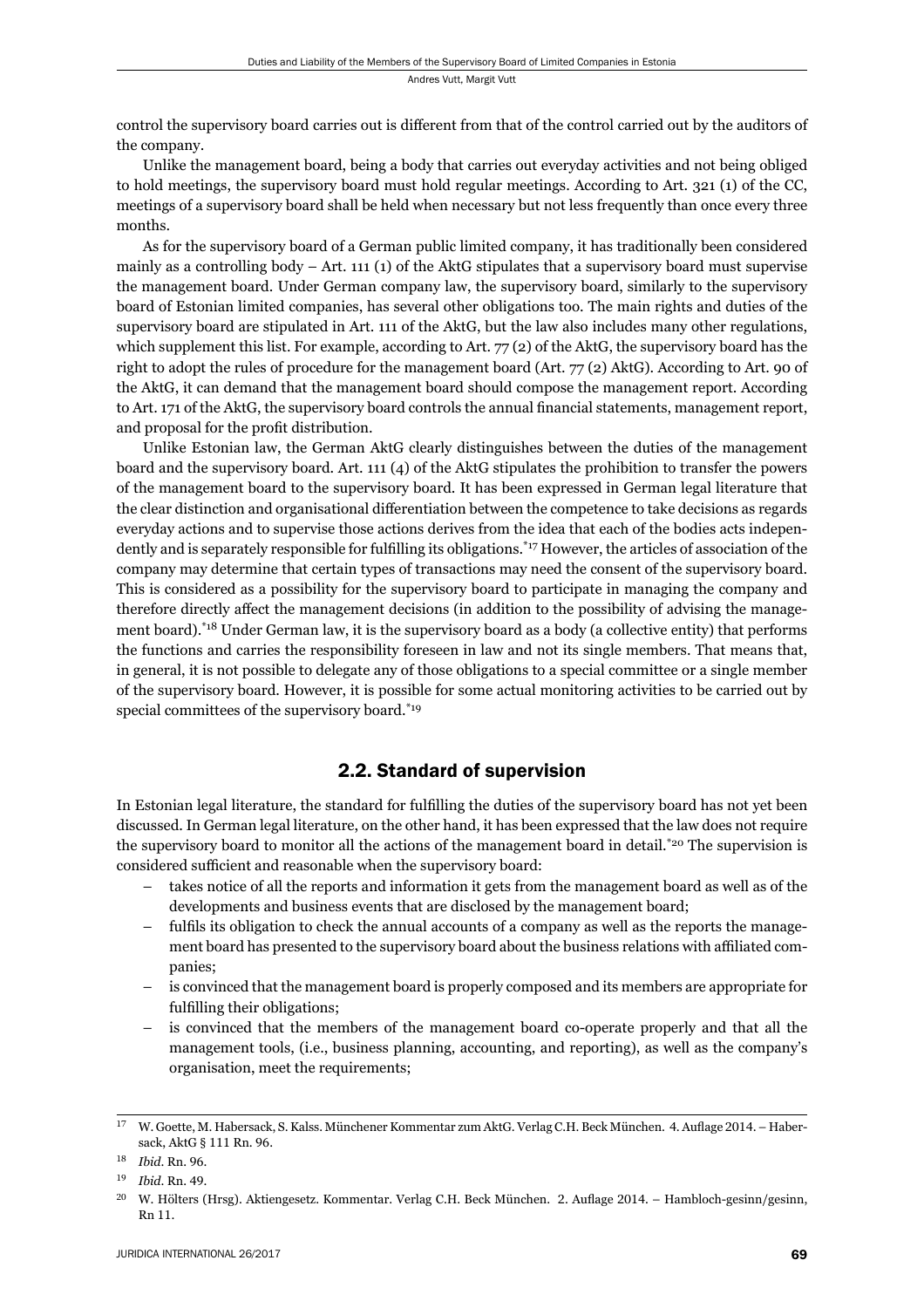- ensures that the management board fully complies with its reporting obligation pursuant to Art. 90 of the AktG;\*21
- is able to trace all the indications that might lead the management board to a violation of its duties;
- in any case of significant deviations from the planned development, as well as in the event of any significant deterioration in earnings and assets, or in the case of material deviations as regards those indicators in comparable companies, examines whether those deviations are justified and whether the management board responds adequately.<sup>\*22</sup>

Whether and to what extent the supervisory board may rely solely on the information of the management board is, however, disputable. There are different opinions in German legal literature about the question of whether monitoring actions of the supervisory board should be extended to subordinate levels where the management decisions are taken. $*23$  Some authors are of the opinion that sufficient monitoring means, in general, that the supervisory board diligently monitors the annual (consolidated) financial statements and the management and auditor's reports and discusses and evaluates the management of the company critically with the management board.<sup>\*24</sup> Some authors explain that the supervisory board must, for its part, carry out information-gathering activities to examine the management's actions. However, it has been stressed that the supervisory board is obliged to investigate the management's actions only if the management reports are unclear, incomplete, or identifiably incorrect or if there are credible indications of misconduct of the members of the management board.<sup>\*25</sup> It has also been noted that the supervisory board must adjust the intensity of its monitoring to the situation of the company.<sup>\*26</sup> The supervisory board has an obligation to interfere, which means that if it discovers a breach of the management's obligations, it must intervene and at least prompt the management board to act in a proper manner. An individual member of the supervisory board who has the appropriate evidence must ensure that the supervisory board or the responsible person deals with the matter.\*27

It has been expressed that when the company is in crisis, but also in cases of mergers and acquisitions, the members of the supervisory board must act and take part in decision-making more actively.<sup>\*28</sup> In general, the supervisory board is allowed to rely on the information it gets from the management board, but it must ensure the existence of adequate organisation of the reporting system and intensify the monitoring when particular circumstances arise – for example, if there are any indications that the existence of the company is threatened.\*29 After insolvency has become evident, the members of the management board are not allowed to make payments on behalf of the company and must file for bankruptcy. Has the supervisory board discovered that the company is insolvent, it must co-act in order to make sure the management board files the bankruptcy application. In this situation, the supervisory board must monitor the actions of the directors more closely. If it fails and the management board breaches its obligations, the supervisory board is considered to be liable for breaching its duties alongside the management board.\*30

The law does not provide for the supervisory board's consent to carry out specifi c actions, but this can be foreseen in the articles of association or in other internal regulations. It has been expressed in legal literature that all transactions that are considered particularly important still need the supervisory board's approval.<sup>\*31</sup>

 $21$  Art. 90 of AktG stipulates the list of different reports the management board is obliged to present to the supervisory board. They include e.g reports about the intended business policy of the company, fundamental questions of business planning (in particular financial, investment and personnel planning), profitability of the company (in particular the profitability of its equity), the course of business, the situation of the company as a whole, and transactions which can be of considerable importance for the profitability or liquidity of the company.

<sup>&</sup>lt;sup>22</sup> W. Hölters (Note 20). – Hambloch-gesinn/gesinn, Rn 11.

<sup>&</sup>lt;sup>23</sup> U. Hüffer, J. Koch. Beck'scher Kurz-Kommentare. Band 53. Aktiengesetz. Verlag C.H. Beck München,12. Auflage 2016. – Koch, § 111, Rn 4.

<sup>&</sup>lt;sup>24</sup> W. Goette, M. Habersack, S. Kalss (Note 17). – Habersack, AktG § 111 Rn 44.

<sup>&</sup>lt;sup>25</sup> W. Hölters (Note 20). – Hambloch-gesinn/gesinn, Rn 11.

<sup>&</sup>lt;sup>26</sup> W. Goette, M. Habersack, S. Kalss (Note 17). – Habersack, AktG § 111 Rn 44.

<sup>&</sup>lt;sup>27</sup> W. Goette, M. Habersack, S. Kalss (Note 17). – Habersack, AktG § 116 Rn. 33.

<sup>&</sup>lt;sup>28</sup> W. Goette, M. Habersack, S. Kalss (Note 17). – Habersack, AktG § 116 Rn 37.

<sup>&</sup>lt;sup>29</sup> U. Hüffer, J. Koch (Note 23). – Hüffer AktG § 116 Rn. 15.

<sup>&</sup>lt;sup>30</sup> BGH: Geltung des Zahlungsverbots ab Eintritt der Insolvenzreife. – NZG 2009, 550. BGH, Urteil vom 16. 3. 2009 - II ZR 280/07 (OLG Dresden).

<sup>&</sup>lt;sup>31</sup> U. Hüffer. Gesellschaftsrecht. 7. Auflage. Verlag C.H. Beck 2007, S 285; U. Hüffer, J. Koch (Note 23). – Hüffer, Koch, § 111, Rn 45.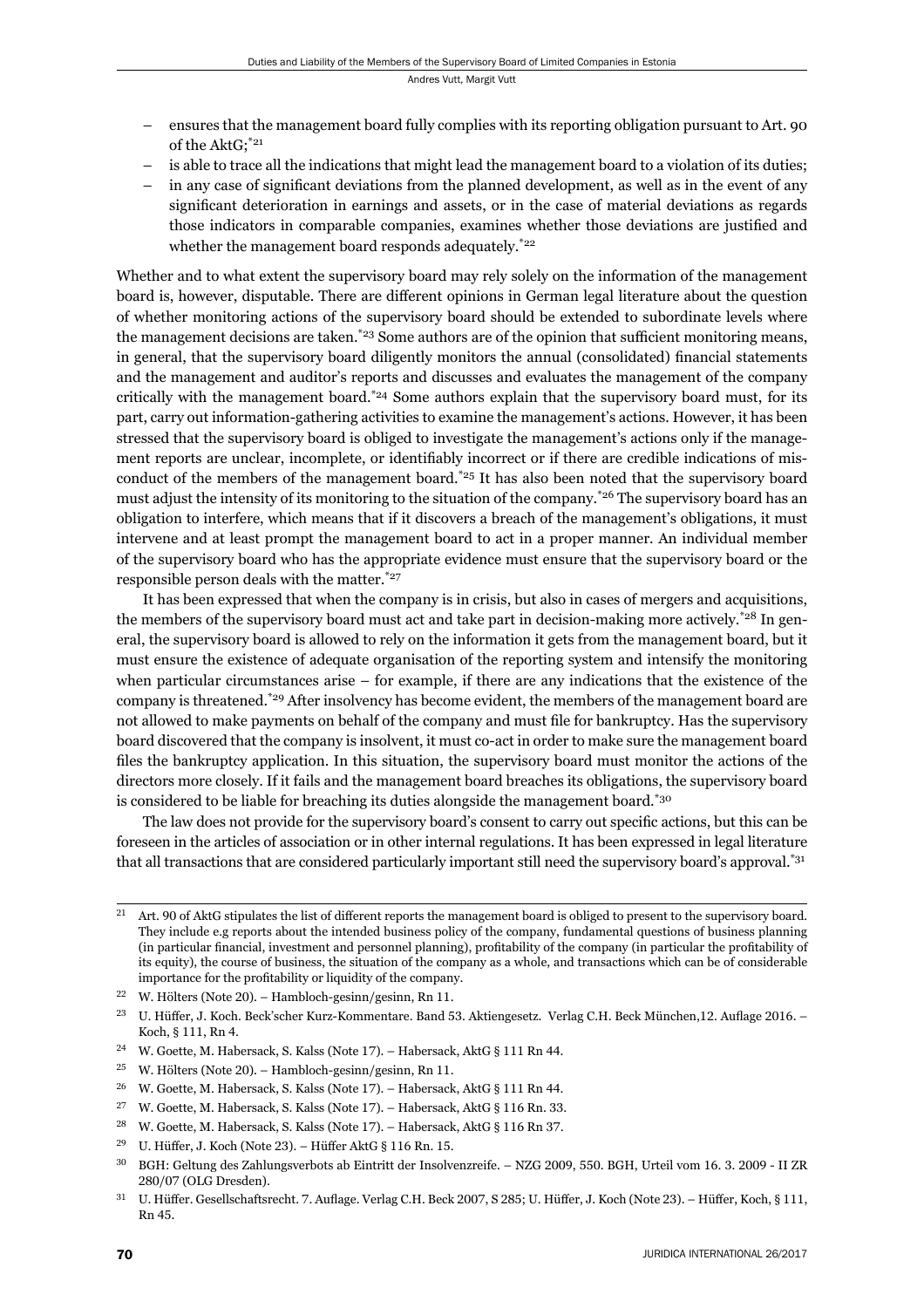According to German legal literature, in case an upcoming decision of a supervisory board can be considered unjustifiable and unacceptable, any diligent member of a supervisory board is not only obliged to vote against it but also has an obligation to explicitly reject the decision and point out reservations, depending on the circumstances of the individual case. If the management board acts recognisably unlawfully, every single member of the supervisory board must be active and initiate convocation of the supervisory board's meeting.\*32 It has also been argued that the main problem as regards the standard of supervision is the level of information the supervisory board must have. It cannot be expected that the supervisory board monitors the management board continuously in the sense that it checks all the individual transactions, income and accounting documents.\*33 German case law has expressed the view that diligent supervisory board members are not actually expected to prevent every risky business as risky transactions are part of normal business life.\*34

### 2.3. Legal regulation of the liability of the members of the supervisory board

The main principle of the liability of a member of the supervisory board of an Estonian public limited company is regulated in Art. 327 (2) of the CC, and according to this provision the members of the supervisory board who cause damage to the company by violation of their obligations shall be jointly and severally liable for compensation for the damage caused. The law also foresees that a member of the supervisory board is released from liability if he proves that he has performed his obligations with due diligence. When comparing the above-mentioned regulations with the provisions that foresee the liability of the directors, one can notice that those regulations are almost identical. In Estonian legal literature, the liability of the members of the supervisory board has been explained similarly to the liability of the members of the management board.\*35 This raises the question of how one can distinguish the liability of the supervisory board from the liability of the directors and whether it is enough to ascertain that the directors have breached their duties in order to hold the members of the supervisory board liable as well.

The legal provisions on the liability of the members of the supervisory board of a German *Aktiengesellschaft* are very similar to the regulations of the Estonian CC. Art 116 (1) of the AktG stipulates that, as regards the duty of care and the liability of the members of the supervisory board, Art. 93 of the AktG, which regulates the duty of care and the liability of the management board, applies *mutatis mutandis*. \*36 The law emphasises that the members of the supervisory board are, in particular, obliged to maintain confidentiality of confidential reports and confidential consultations. The law also stipulates that the members of the management board are, in particular, obliged to compensate for the damage that arises from unreasonable remuneration.

In German legal literature, it has also been explained that, though the provisions that regulate the liability of the directors are applicable in cases of liability of the members of the supervisory board, there are still lots of differences between them. Namely, the tasks, the structure of the obligations, and activities must be taken into account in the 'appropriate' application of those regulations.\*37

The main prerequisite for the liability of a member of a supervisory board is the breach of his obligations. German legal literature emphasises that, though the breach of duty is a necessary precondition for the liability, it is not the only one, and in order for a member of the supervisory board to be held liable, the damage must occur to the company and the damage must be caused by the breach of obligations of the member of the supervisory board. Therefore, an individual member of the supervisory board cannot be held liable if the majority of the supervisory board behave in accordance with their duties and take a decision that is fully in accordance

<sup>&</sup>lt;sup>32</sup> M. Henssler. L. Strohn. Gesellschaftsrecht. Beck'sche Kurzkommentare. 3. Auflage. Verlag C. H. Beck, München 2016. – Henssler Akt $G$   $\delta$  116 Rn. 11.

ɴɴ Reichard: Darlegungs- und Beweislast im Schadensersatzprozess gegen Aufsichtsratsmitglied. OLG Stuttgart, Beschluss vom 19.06.2012 – 20 W 1/12, rechtskräftig (LG Tübingen), BeckRS 2012, 14126. – GWR 2012, 491.

BGH: Haftung eines Verwaltungsratsmitglieds in einer Massengesellschaft. – NJW 1977, 2312. BGH, Urteil vom 4.7. 1977 – II ZR 150/75.

<sup>&</sup>lt;sup>35</sup> K. Saare et al. (Note 13), mn. 1886-1890.

<sup>&</sup>lt;sup>36</sup> The only exception is that the regulations about the insurance of the management board members against risks arising from their professional activities do not apply.

 $37$  U. Hüffer, J. Koch (Note 23). – Hüffer, § 116, Rn 1.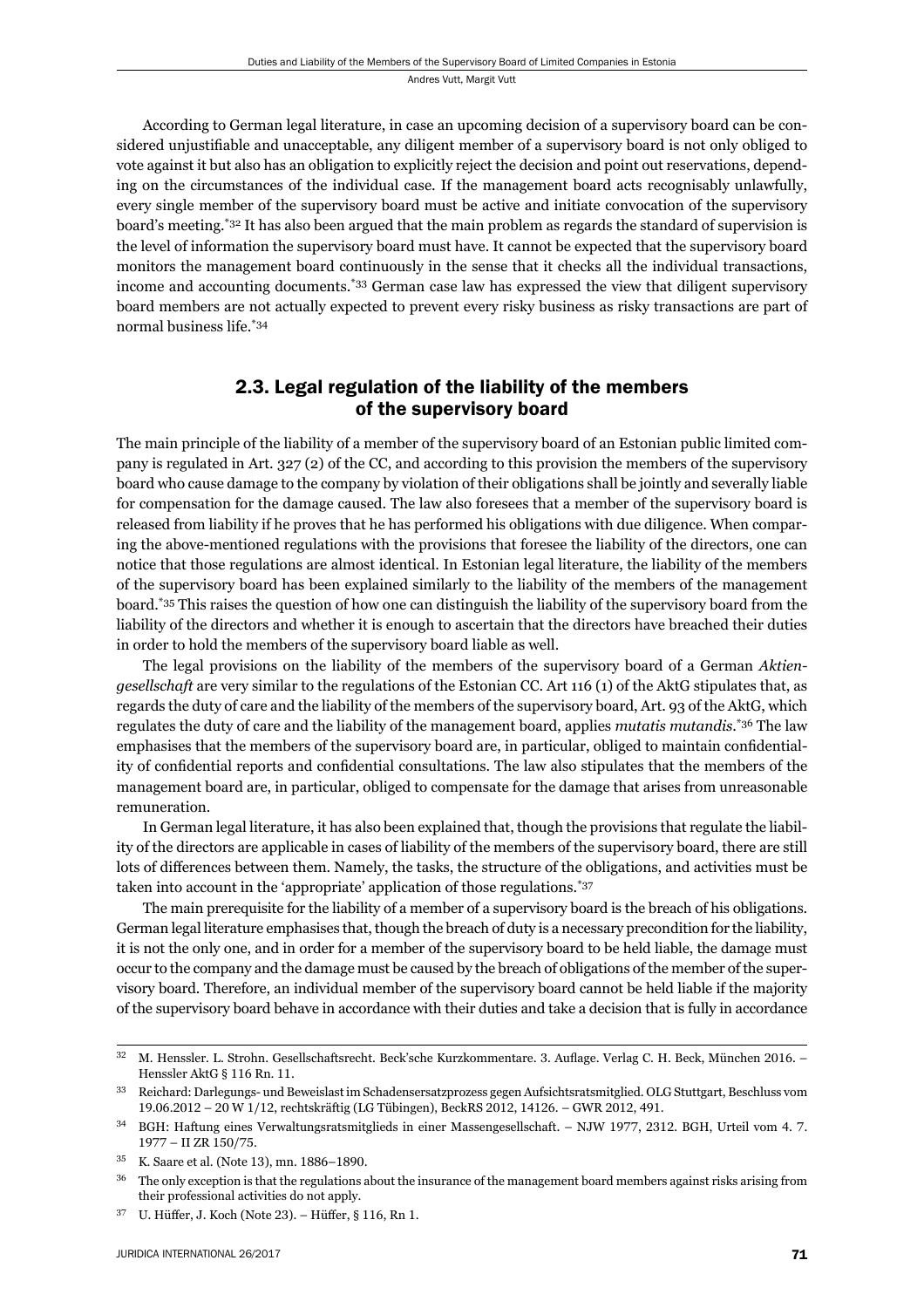with the company's interest.<sup>\*38</sup> All the members of the supervisory board must act in accordance with the minimum standard of care, but when an individual member has special knowledge, he is subject to an increased level of care, as far as his speciality is concerned.\*39 In addition to that, a higher level of care is expected from the chairman of the supervisory board, which is often reflected in correspondingly greater remuneration.<sup>\*40</sup>

It can be concluded that, though German legal regulation as regards the powers and obligations of the supervisory board is more detailed than Estonian, there is no fundamental difference between German and Estonian laws in that respect. The authors are therefore of the opinion that, in consideration of the essential similarity between the management systems of Estonian and German public limited companies, similar interpretation of the scope of the obligations of the supervisory board members would be justified. It is important to note that Estonian legal practice should definitely avoid setting significantly higher standards when interpreting the scope of those obligations.

## 3. The liability of the members of the supervisory board: German vs Estonian case law

When one analyses the powers and duties of the members of the supervisory board, a question arises: what might be the specific cases when the members of the supervisory board can be held liable for causing damage to the company? Is it possible that the directors of the company are not liable but the members of the supervisory still are?

German case law knows several examples of situations wherein the members of the supervisory board have been held liable for the damage caused to the company. For example, the liability has followed in cases of the supervisory board's inactivity in a situation in which the management board acted unusually carelessly, in cases of giving consent for an under-value sales agreement on the main real estate of the company although the actual value of the property could have been easily ascertained, etc.\*41

German case law is also of the opinion that in the case of transactions that are of particular importance to the company because of their scope, the risks associated with them, or their strategic function for the company, each member of the supervisory board must record the relevant facts and form his own judgement. This also includes a regular risk analysis.\*42

The supervisory board members have also been held liable when suggesting that the management board should conclude a detrimental transaction without any legal or commercial justification. The same has happened when the members of the supervisory board had exercised their duties without having a proper idea about the actions of the company that was acting mainly abroad.\*43

German case law has also taken a view that a member of a supervisory board who endangers the creditworthiness of the company by publicly making harsh remarks about an intra-company conflict violates his duty of loyalty.\*44

The foregoing analysis shows that German case law has developed versatile practice in the application of the liability of members of the supervisory board. For Estonian case law, however, the issues related to the liability of the supervisory board are still relatively new.

The Estonian Supreme Court has nevertheless recently made two decisions as regards the liability of the supervisory board members, but the authors of this paper are of the opinion that the standard of diligence and the meaning of 'proper supervision' have still remained unclear.

The two cases had similar starting points: the claim of a bankrupted company was filed against both management and supervisory board members. The insolvency administrator, who was acting on behalf of

<sup>&</sup>lt;sup>38</sup> W. Goette, M. Habersack, S. Kalss (Note 17). – Habersack, AktG § 116 Rn. 29.

<sup>&</sup>lt;sup>39</sup> BGH: Haftung des Vorstands und des Aufsichtsrats einer Aktiengesellschaft. – CCZ 2012, 76. BGH, Urteil vom 20. 9. 2011 – II ZR 234/09.

<sup>&</sup>lt;sup>40</sup> W. Goette, M. Habersack, S. Kalss (Note 17). – Habersack, AktG § 116 Rn. 37.

<sup>&</sup>lt;sup>41</sup> U. Hüffer, J. Koch (Note 23). – Hüffer AktG § 116 Rn. 17.

<sup>&</sup>lt;sup>42</sup> D. Lorenz: Pflicht zur eigenständigen Risikoanalyse für Aufsichtsräte – Piëch. – GWR 2012, 156. OLG Stuttgart, Urteil vom 29.02.2012 - 20 U 3/11 (LG Stuttgart).

<sup>&</sup>lt;sup>43</sup> This decision is, however, considered problematic. See U. Hüffer, J. Koch (Note 23). – Hüffer AktG § 116 Rn. 17.

<sup>&</sup>lt;sup>44</sup> D. Lorenz (Note 42).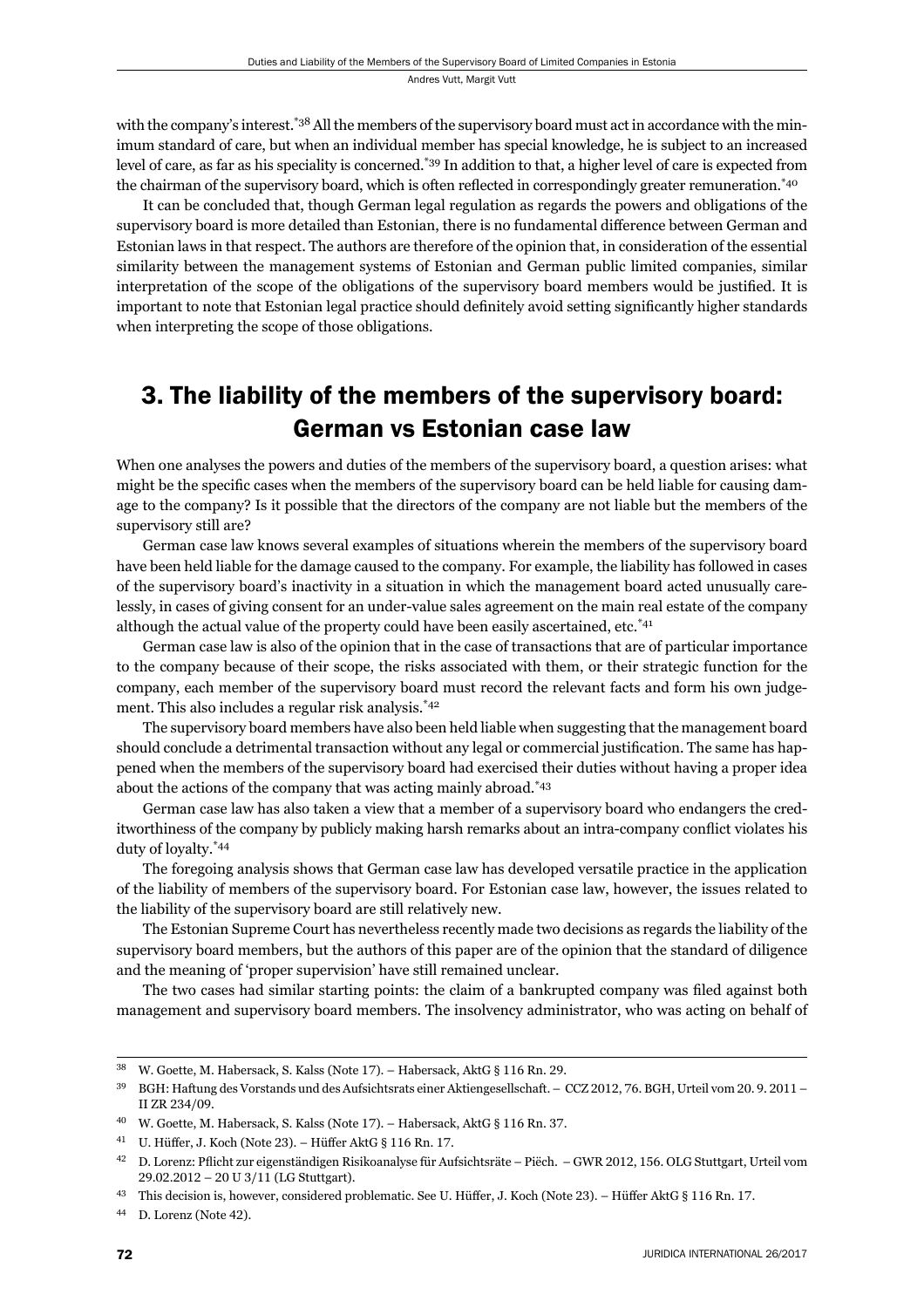the company,\*45 claimed that the members of the management board as well as the supervisory board had breached their obligations and thereby caused damage to the company. In both cases, the main action that was considered as a breach of duty of the directors was transferring either all of the assets of the company or a significant part of it to another person. Such transactions were allegedly concluded without the company getting proper exchange.

In the first of the above-mentioned cases,<sup>\*46</sup> the insolvency administrator alleged that the director and three members of the supervisory board had breached their obligations and that this breach had resulted in three kinds of damage: the company lost, firstly, its cash; secondly, the main property; and, thirdly, the turnover. The insolvency administrator claimed that the supervisory board had allegedly appointed a director who later was not diligent enough and that the members of the supervisory board did not fulfi l their obligation of proper supervision as they did not check the use of the assets of the company. The county court satisfied the action against all the defendants and was of the opinion that it was the supervisory board's inactivity that had partly caused the damage.\* $47$  At the appeal court, the action remained satisfied against the members of the management board with regard to the damage caused by the loss of cash and property. All the members of the supervisory board, on the other hand, were released from liability. The district court explained that the functions of management and supervisory boards are different as the management board performs its tasks and carries out daily business under its own responsibility and the supervisory board has no right to interfere. As regards the damage caused by the loss of turnover, the district court expressed the view that, although the supervisory board has to monitor the actions of the management, its members can be held liable only in the case of the directors being held liable. The district court also stressed that there was no causal link between the company's damage and the appointment of the new director.\*48

The Supreme Court annulled the decision of the district court as regards the claim arising from the damage caused by the loss of turnover and referred the case partially back to the district court for a new hearing. The Supreme Court was of the opinion that the possible liability of the director arising from the loss of turnover should be investigated more thoroughly and the question of whether the members of the supervisory board could be held liable for the same damage should be reviewed as well. The Supreme Court agreed with the district court, however, that, as a rule, the members of the supervisory board can be held liable only in cases wherein the members of the management board have breached their obligations.\*49 Unfortunately, the Supreme Court did not give instructions or interpretations related to the actual standard of duty or the scope of obligations of the supervisory board members. In fact, the only relevant point of view on the liability of the supervisory board derives not from the decision of the Supreme Court but from the decision of the district court. Therefore, although the case could be considered as conceptional, the Supreme Court failed to develop Estonian company law in a field that can be considered fundamentally important for development of uniform judicial practice. One can only conclude that if the management board's behaviour does not cause damage to the company, the liability of the supervisory board is also out of the question, regardless of whether the members of the supervisory board have been acting diligently or not.

In the second case,<sup>\*50</sup> the insolvency administrator claimed that the members of the management board had breached their obligations by selling the main property of the company to a third party. The sales agreement stipulated that the purchase price would be paid a year and a half after transfer of the assets. No warranties or pledges were established. The insolvency administrator was of the opinion that such actions were not in accordance with the business judgement rule and that the transaction was economically unjustified. He claimed that approving such a transaction meant that the members of the supervisory board had also violated their duty of care and caused the same damage alongside board members. The administrator also declared that the members of the supervisory board had breached their obligations, as they did not monitor the activities of the management board to a sufficient extent. Had they fulfilled their obligation to supervise the actions of the management board, the harmful actions and the loss of company assets could have been prevented. The members of the supervisory board argued that they could not be held liable for the actions

<sup>&</sup>lt;sup>45</sup> According to Art. 315 (4) and Art. 327 (4), in the case of declaration of bankruptcy of a company, only an insolvency administrator has a right to file a claim on behalf of the company.

<sup>46</sup> CCSC 3-2-1-113-16.

<sup>47</sup> CCSC 3-2-1-113-16, para. 6.

<sup>48</sup> CCSC 3-2-1-113-16, para. 9.

CCSC 3-2-1-113-16, para. 25.

<sup>50</sup> CCSCd 3-2-1-152-16.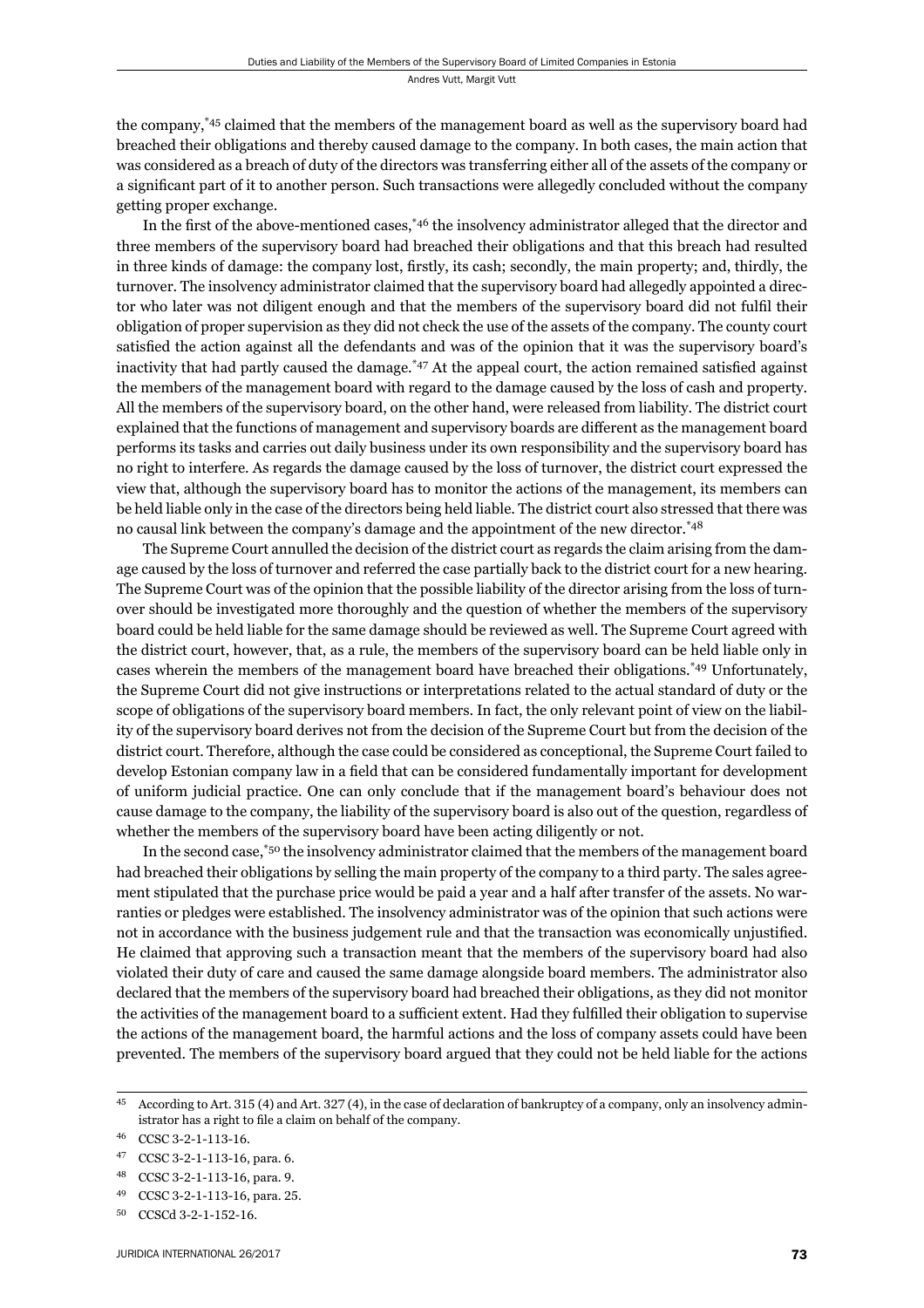of the management board as they had no knowledge of the allegedly harmful transaction and that the supervisory board has no general duty to control all the actions of the management board.

The courts of the first two instances ascertained that the supervisory board as a body had never taken any decision as regards those questionable transactions. The Supreme Court explained that, as the supervisory board had never passed a resolution approving the harmful transaction, it actually never directly decided to conclude it.\*51 The Supreme Court nevertheless emphasised that individual members of the supervisory board could still have breached their duties if they knew that the management board was about to conclude a harmful transaction but did not take any actions to call a meeting of the supervisory board (either through the chairman or directly).\*52

The Supreme Court also stressed that the members of the supervisory board could not be held liable only because they were aware of the harmful transaction that the members of the management board had concluded. The Supreme Court annulled the decision of the appeal instance and referred the case back to the district court for a new hearing. The Supreme Court instructed the district court that on the new hearing, it should ascertain whether the defendants had had the possibility of taking steps to prevent the damaging transaction being concluded and that if they had had the possibility of avoiding the damage, they should be held liable for the consequences.\*53

The Supreme Court justified the annulment of the decision of the court of appeal with the fact that the appeal court allegedly failed to consider whether the defendant as a member of the supervisory board was aware of the harmful nature of the transaction. The Supreme Court also noted that if he had had the abovementioned knowledge, he should have exercised the supervision more diligently.

In general, this approach can be considered justified, but the authors of the article are of the opinion that the above-mentioned reasoning of the Supreme Court and the instructions given to the court of appeal for a new hearing seem to be contradictory. On the one hand, the Supreme Court explains that no member of a supervisory board can be held liable only on the basis of an accusation that he has not provided enough supervision of the actions of the management board. On the other hand, the Supreme Court orders the court of appeal to ascertain whether the members of the supervisory board could have prevented the harmful actions (meaning whether they had provided enough supervision).

The authors of the article note that in assessment of breach by both management and supervisory board members, the main principle is that one cannot conclude that a director or a member of the supervisory board breached his obligations only because the outcome was negative. Any court decision must include the explanations of those differences, and if the court finds that a director has breached his duties, the court should explain how the defendant should have been acting instead.\*54 The question has a member of a supervisory board fulfilled his obligations or violated them cannot be adequately assessed by looking for an answer to the abstract question of whether the supervision was sufficient. Although the case is still pending, the Supreme Court should have given some guidelines to the district court as regards the application of business judgement rule when establishing the liability of the supervisory board members. When assessing the fulfilment of the obligations and establishing the infringement by the members of the supervisory board, one must compare the standard of action (i.e., what the members of the supervisory board should have done) to the actual steps taken (i.e., what they actually did).<sup>\*55</sup>

The authors of the article are of the opinion that 'insufficient supervision' itself is not a breach of duties. The actual breach that should be assessed in discussion of the possibility of holding the supervisory board liable is an improper action taken by the supervisory board, or inactivity when it should have acted instead.

<sup>51</sup> CCSCd 3-2-1-152-16, para. 17.

 $52$  According to Art. 321 (1) of the CC, a meeting of the supervisory board shall be called by the chairman of the supervisory board or by a member of the supervisory board substituting for the chairman.

<sup>53</sup> CCSCd 3-2-1-152-16, para. 19.

The general obligation of proper reasoning for the court decision derives from Art. 436 (1) of the Estonian Code of Civil Procedure (Code of Civil Procedure, adopted on 20.4.2005. – RT I 2005, 26, 197; RT I, 28.12.2016), which stipulates that a court judgement shall be lawful and reasoned. The requirement of reasoning means that the judicial reasoning must be understandable, traceable, and associated with the circumstances that have been identified by the court in this specific matter. This specific procedural requirement of judicial decisions as a prerogative of a lawful court decision has been several times expressed in Estonian case law: see, for instance, CCSCd 3-2-1-13-17, para. 15; CCSCd 3-2-1-42-16, para. 13-15; CCSCr 3-2-1-70-15, para. 20; CCSCd 3-2-1-129-15, para. 15, etc.

ɶɶ The same principle is applicable in assessment of breach of duties of the member of the management board (see CCSCd 3-2-1-129-15, para. 15).